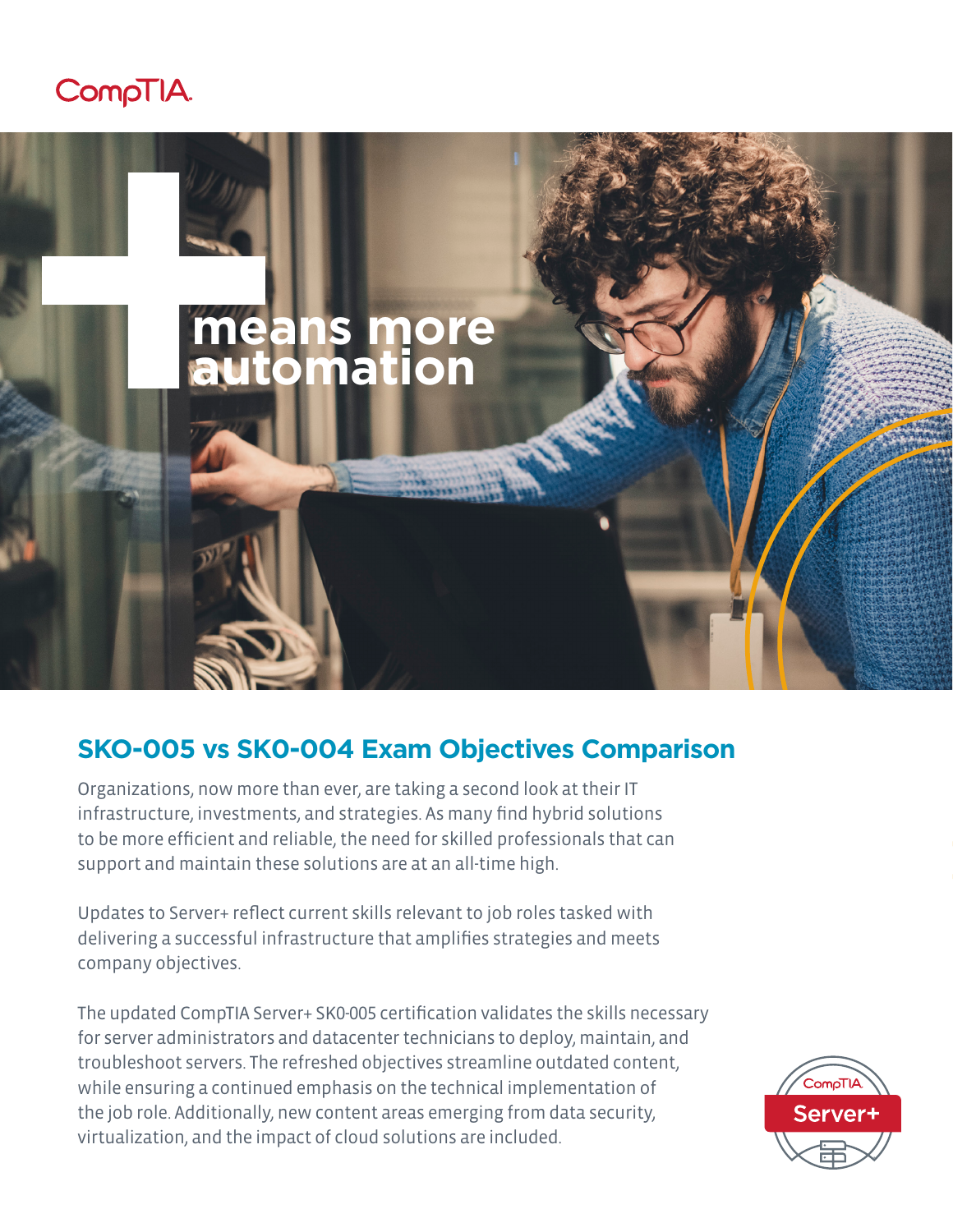## **Exam Objectives Comparison**

The content has been clarified into four broader domains (as opposed to seven in the previous exam). SK0-005 contains five fewer objectives, which represents the changing nature of the job role into a more highly focused and dedicated server administrator.

The following table aligns exam objectives from SK0-005 to SK0-004 for comparison. Skills are aligned by best match.

| <b>SKO-005</b>                                                                     | <b>SKO-004</b>                                                                                                          | <b>COMMENTS</b>                                                                                                                                           |
|------------------------------------------------------------------------------------|-------------------------------------------------------------------------------------------------------------------------|-----------------------------------------------------------------------------------------------------------------------------------------------------------|
| 1.1 Given a scenario, install physical hardware.                                   | 1.1 Explain the purpose and<br>function of server form<br>factors.                                                      | Higher cognitive level to<br>properly assess the hands-on<br>skills needed by today's server<br>administrators.                                           |
| 1.1 Given a scenario, install physical hardware.                                   | 1.2 Given a scenario, install,<br>configure and maintain<br>server components.                                          |                                                                                                                                                           |
| 1.1 Given a scenario, install physical hardware.                                   | 1.3 Compare and contrast power<br>and cooling components.                                                               | Higher cognitive level to<br>properly assess the hands-on<br>skills needed by today's server<br>administrators.                                           |
| 1.2 Given a scenario, deploy and manage storage.                                   | 3.1 Given a scenario, install and<br>deploy primary storage<br>devices based on given<br>specifications and interfaces. |                                                                                                                                                           |
| 1.3 Given a scenario, perform server hardware<br>maintenance.                      | 2.4 Given a scenario, perform<br>proper server maintenance<br>techniques.                                               |                                                                                                                                                           |
| 2.1 Given a scenario, install server operating<br>systems.                         | 2.1 Install and configure server<br>operating systems.                                                                  |                                                                                                                                                           |
| 2.2 Given a scenario, configure servers to use<br>network infrastructure services. | 5.1 Given a scenario, configure<br>servers to use IP addressing<br>and network infrastructure<br>services.              |                                                                                                                                                           |
| 2.3 Given a scenario, configure and maintain server<br>functions and features.     | 2.2 Compare and contrast server<br>roles and requirements for<br>each.                                                  | Higher cognitive level to<br>address new content and<br>hands-on server configuration.                                                                    |
| 2.4 Explain the key concepts of high availability<br>for servers.                  | 2.4 Given a scenario, perform<br>proper server maintenance<br>techniques.                                               | Lower cognitive level to reflect<br>the increased emphasis on<br>high-availability of servers.                                                            |
| 2.5 Summarize the purpose and operation of<br>virtualization.                      | 2.6 Explain the purpose and<br>operation of virtualization<br>components.                                               |                                                                                                                                                           |
| 2.6 Summarize scripting basics for server<br>administration.                       |                                                                                                                         | This is one of the most<br>significant changes to the new<br>objectives, emphasizing the<br>importance of scripting for<br>automation and virtualization. |
| 2.7 Explain the importance of asset management<br>and documentation.               | 2.5 Explain the importance of<br>asset management and<br>documentation.                                                 |                                                                                                                                                           |
| 2.8 Explain licensing concepts.                                                    |                                                                                                                         | New content area resulting<br>from laaS models and the need<br>for continuous scalability.                                                                |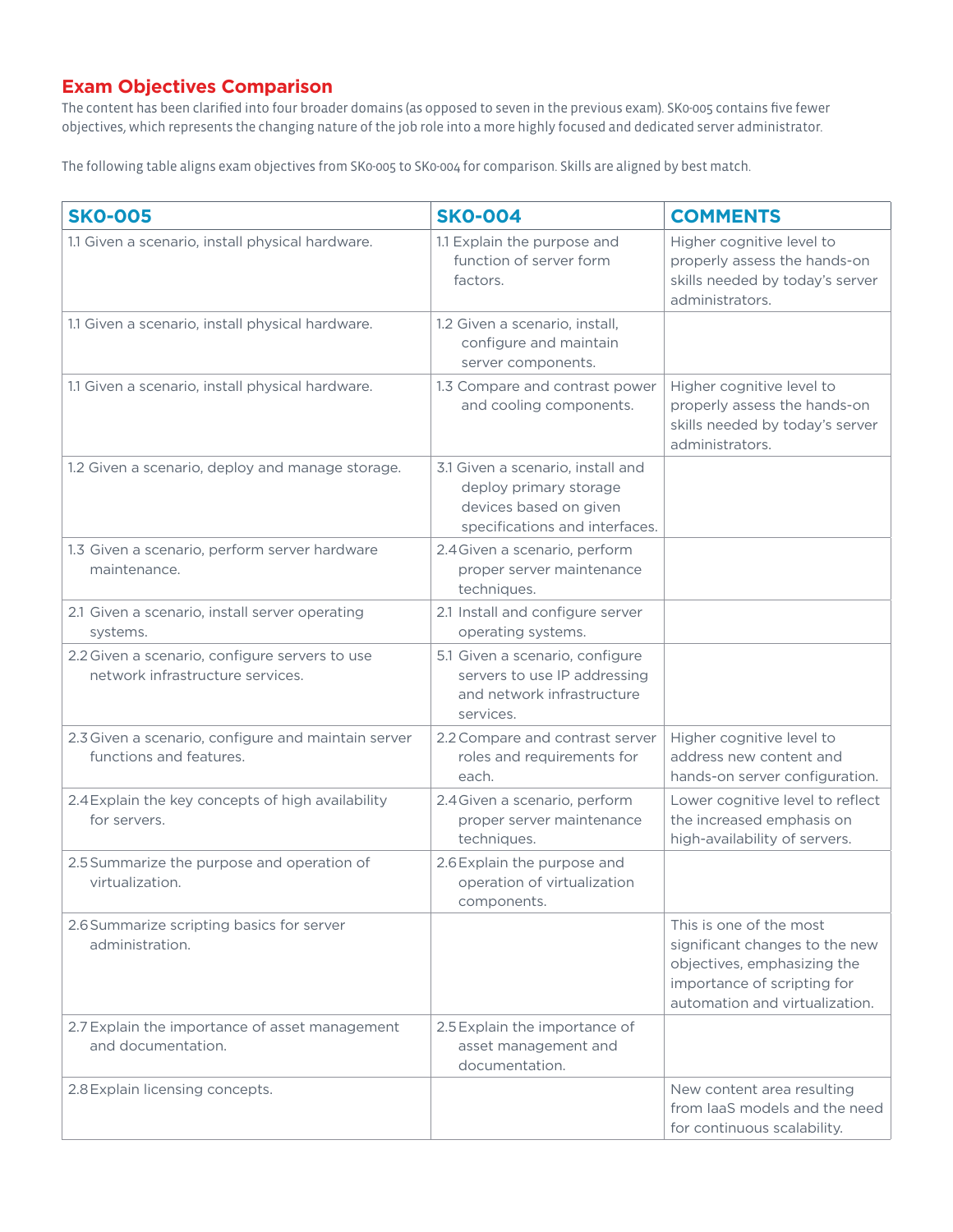| <b>SKO-005</b>                                                                                               | <b>SKO-004</b>                                                                                                             | <b>COMMENTS</b>                                                                                                                                                                                           |
|--------------------------------------------------------------------------------------------------------------|----------------------------------------------------------------------------------------------------------------------------|-----------------------------------------------------------------------------------------------------------------------------------------------------------------------------------------------------------|
| 3.1 Summarize data security concepts.                                                                        | 4.5 Implement data security<br>methods and secure<br>storage disposal techniques.                                          | Cognitive level change,<br>however part of the content<br>for the SK0-004 objectives<br>is covered elsewhere.                                                                                             |
| 3.2 Summarize physical security concepts.                                                                    | 4.1 Compare and contrast<br>physical security methods<br>and concepts.                                                     |                                                                                                                                                                                                           |
| 3.2 Summarize physical security concepts.                                                                    | 4.4 Implement logical access<br>control methods based on<br>company policy.                                                |                                                                                                                                                                                                           |
| 3.3 Explain important concepts pertaining to<br>identity and access management for server<br>administration. | 4.1 Compare and contrast<br>physical security methods<br>and concepts.                                                     |                                                                                                                                                                                                           |
| 3.4 Explain data security risks and mitigation<br>strategies.                                                |                                                                                                                            | New content area focusing<br>on the importance of data<br>security and its risks to<br>business. Highlights preventing<br>breaches through mitigating<br>vulnerabilities and outlining<br>legal concerns. |
| 3.5 Given a scenario, apply server hardening<br>methods.                                                     | 4.2 Given a scenario, apply<br>server hardening techniques.                                                                |                                                                                                                                                                                                           |
| 3.6 Summarize proper server decommissioning<br>concepts.                                                     |                                                                                                                            | Significantly updated content<br>area emerging from the<br>importance of proper data<br>security.                                                                                                         |
| 3.7 Explain the importance of backups and restores.                                                          | 6.2 Given a scenario, implement<br>appropriate backup<br>techniques.                                                       | Different cognitive level for<br>similar content to reflect<br>changing job role.                                                                                                                         |
| 3.8 Explain the importance of disaster recovery.                                                             | 6.1 Explain the importance of<br>disaster recovery principles.                                                             |                                                                                                                                                                                                           |
| 4.1 Explain the troubleshooting theory and<br>methodology.                                                   | 7.1 Explain troubleshooting<br>theory and methodologies.                                                                   |                                                                                                                                                                                                           |
| 4.2 Given a scenario, troubleshoot common<br>hardware failures.                                              | 7.2 Given a scenario, effectively<br>troubleshoot hardware<br>problems, selecting the<br>appropriate tools and<br>methods. |                                                                                                                                                                                                           |
| 4.3 Given a scenario, troubleshoot storage<br>problems.                                                      | 7.5 Given a scenario, effectively<br>troubleshoot storage<br>problems, selecting the<br>appropriate tools and<br>methods.  |                                                                                                                                                                                                           |
| 4.4 Given a scenario, troubleshoot common OS<br>and software problems.                                       | 7.3 Given a scenario, effectively<br>troubleshoot software<br>problems, selecting the<br>appropriate tools and<br>methods. |                                                                                                                                                                                                           |